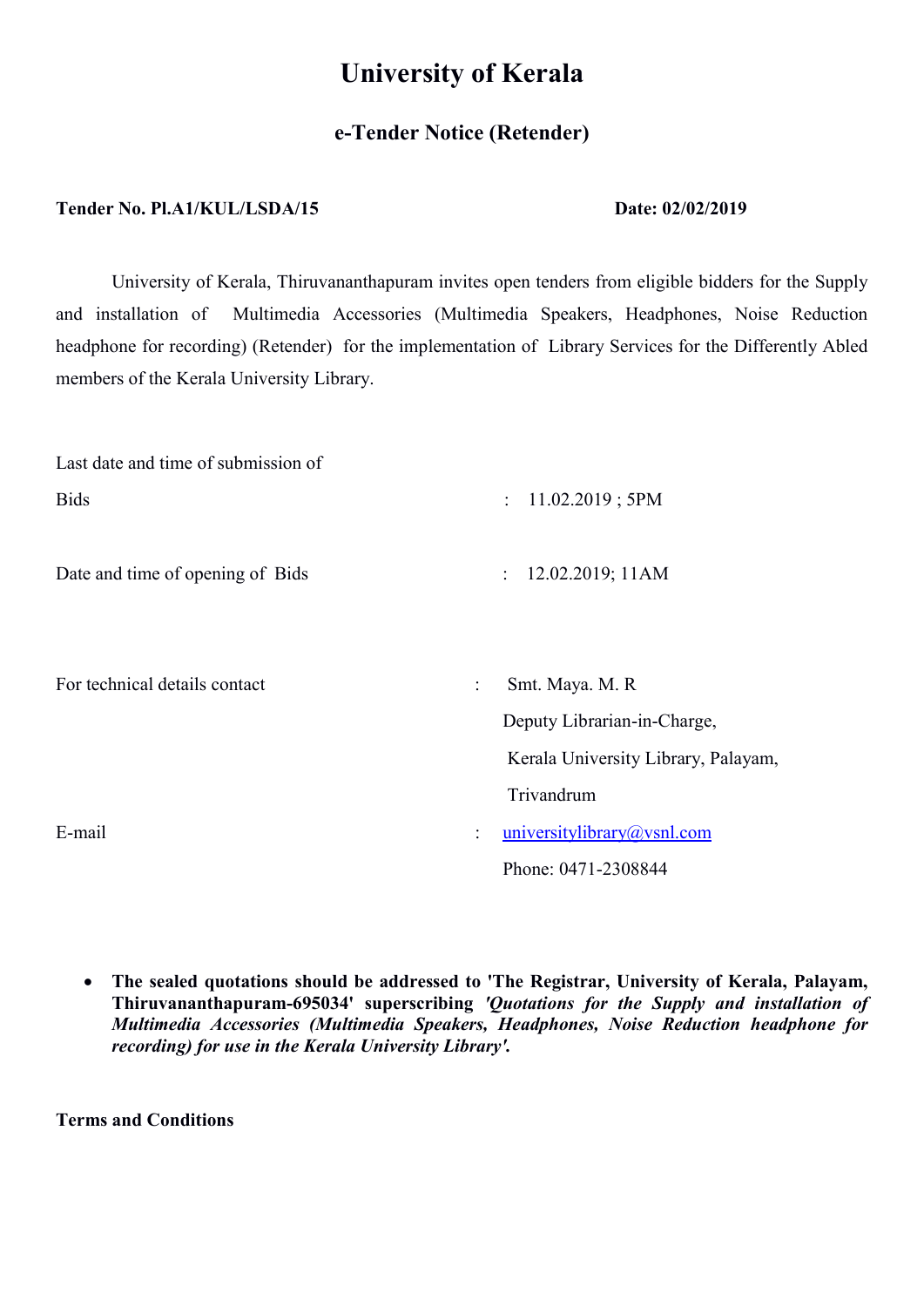- 1. The Bids should be submitted with relevant information / documents / acceptance of all terms and conditions, strictly as described in this document.
- 2. The bidder should submit the following along with the bid:
	- Detailed technical compliance of the product quoted with cross reference
	- Brochure and literature of the product quoted establishing its Brand, Make, Model and Technical Specifications.
- 4. List of addresses of Offices/Company's Service Centres.

 The rate quoted must be inclusive of all charges and taxes, whatsoever is applicable on supply of quoted equipments and services. It should be the responsibility of the successful bidder to install the equipment at respective sites and no extra charges will be paid on that account. (Please see Annexure-II).

- 5. The specification given is the minimum configuration that is/are required. Vendors may choose to supply higher/better/enhanced systems/ peripherals, but their financial quotes shall be treated as if they have been offered for the specified configuration only.
	- 6. The bid shall be typed and signed on all pages by the bidder or a person duly authorized to bind the bidder to the contract.
	- 7. The bidder is expected to examine all instructions, forms, terms, condition, and technical specifications in the tender Documents. Failure to furnish all information required by the tender Documents or submission of a bid not substantially responsive may result in the rejection of its bid.
	- 8. The prices should be quoted in INR.
	- 9. Tender once received will not be returned.
	- 10. Offer shall be valid for six months.
	- 11. Scope of work includes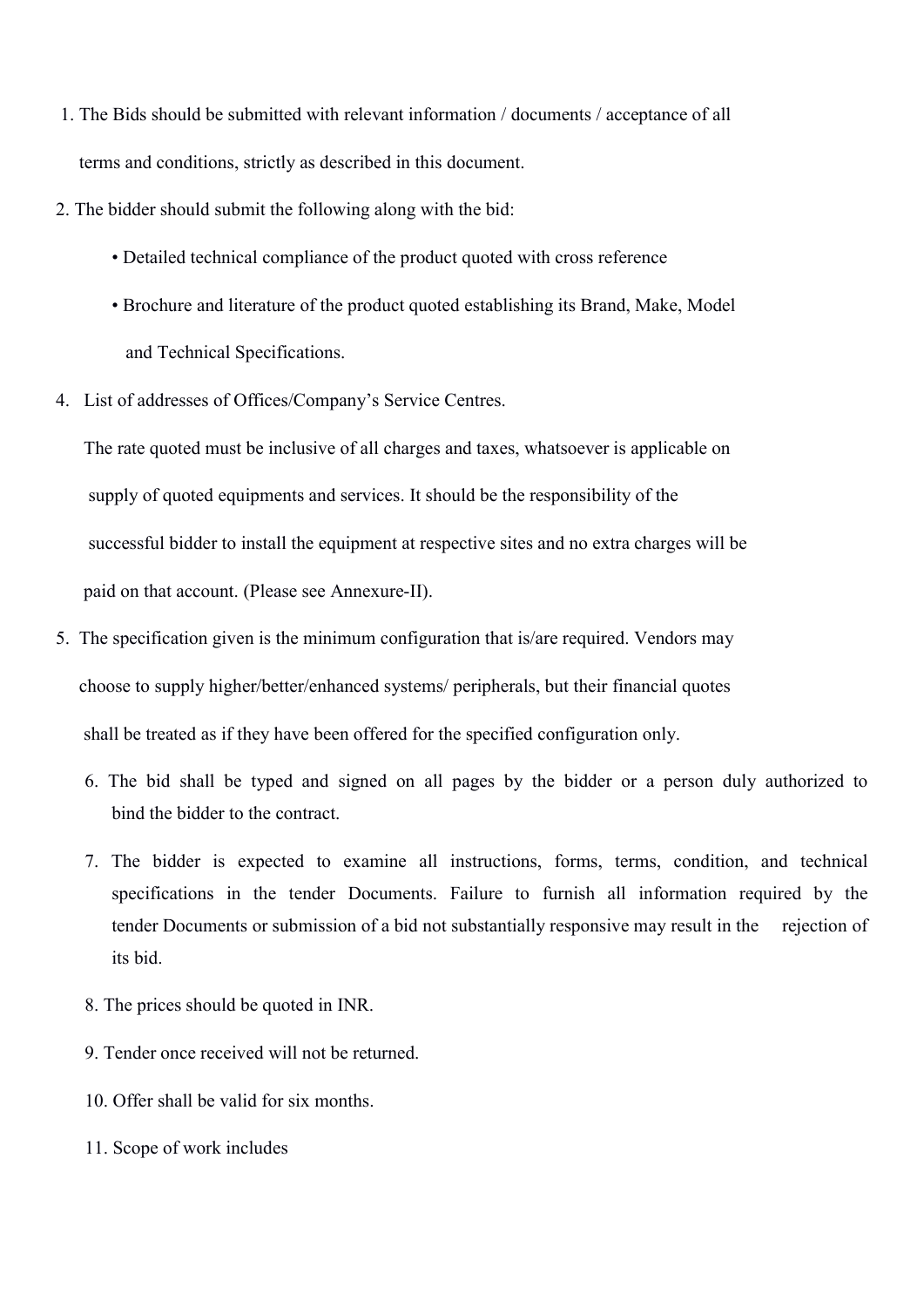a) Supply and installation of Multimedia Accessories (Multimedia Speakers,

Headphones, Noise Reduction headphone for recording).

b) All the above works are in accordance with technical specifications as per

#### Annexure -1.

#### Eligibility for Bidders:

- 1. Bidder should be a company registered in India under the Company Act or should be Public sector organization. Relevant copies of registration certificates should be attached.
- 2. The bidder must be an Original Equipment Manufacturer (OEM) of hardware components or an Authorized Distributor of OEM of hardware components.
- 3. The bidder should be experienced in the supply of hardware in India. A satisfactory installation certificate from the claimed institution shall be attached with the Pre-qualification bid.
- 4. The bidder should be a manufacturer or authorized dealer / authorized agent of the stores specified in the tender specifications.

## Warranty & AMC

i. After the successful installation of the hardware it should be supported onsite on a demanding basis for two years without any additional charges and after that for an agreed rate.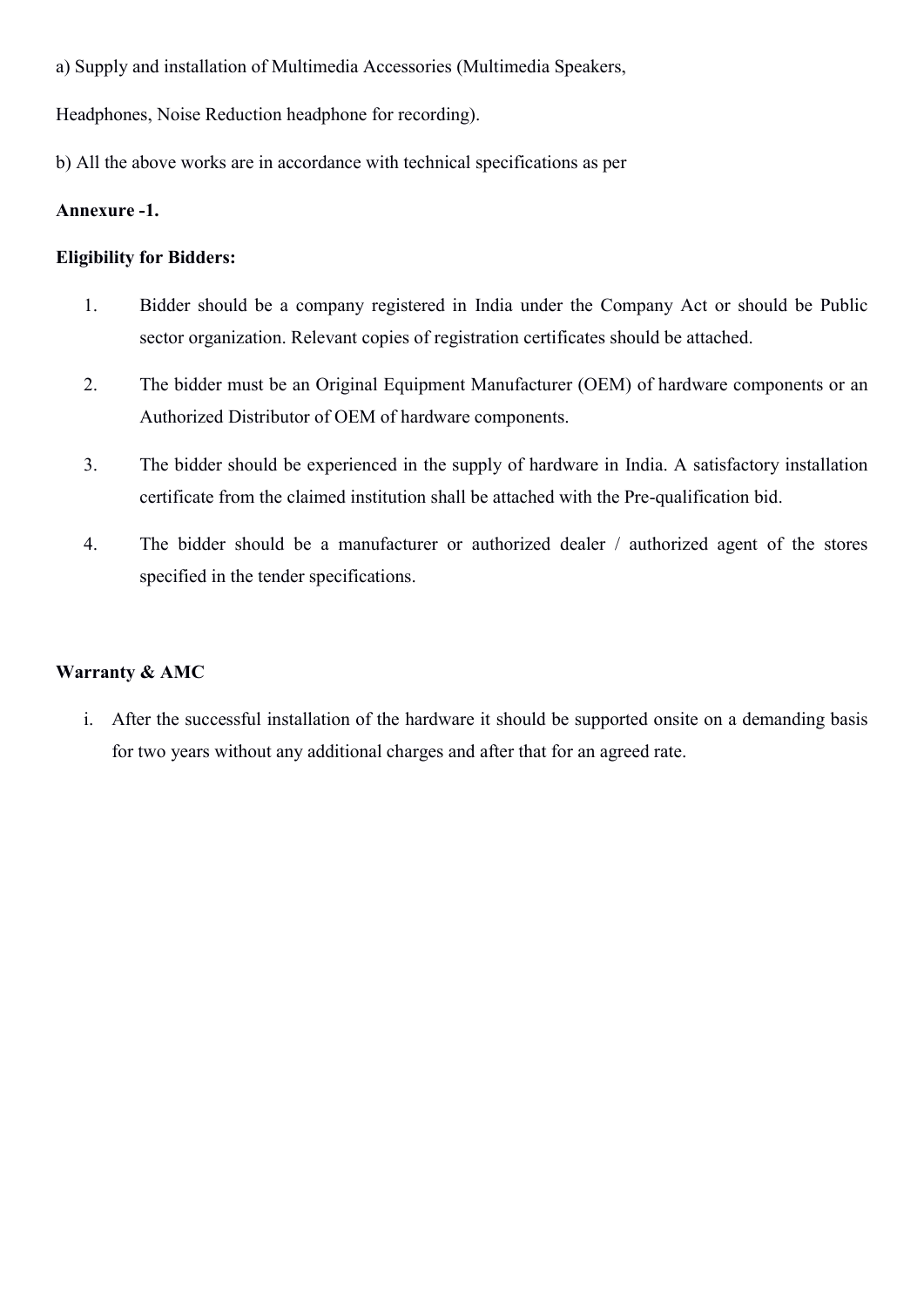## ANNEXURE-1

# TECHNICAL SPECIFICATIONS

| SI. No         | <b>Description</b>                     | <b>Compliance (Yes/No)</b> | <b>Remarks</b> |
|----------------|----------------------------------------|----------------------------|----------------|
| $\mathbf{1}$   | <b>Multimedia Speakers</b>             |                            |                |
|                |                                        |                            |                |
|                | USB Stereo Speaker, One Year Warranty, |                            |                |
|                | Sony/Creative/JBL/Altec Lansing        |                            |                |
| $\overline{2}$ | Headphone                              |                            |                |
|                |                                        |                            |                |
|                | <b>EXTRA BASS Headphone</b>            |                            |                |
|                | 3.5mm single pin, One Year Warranty    |                            |                |
|                | (OEM)                                  |                            |                |
| $\overline{3}$ | <b>Noise Reduction Headphone For</b>   |                            |                |
|                | Recording                              |                            |                |
|                |                                        |                            |                |
|                | Noise Cancelling Headphones            |                            |                |
|                | One Year Warranty                      |                            |                |
|                | Sony/Creative/JBL/Altec Lansing        |                            |                |